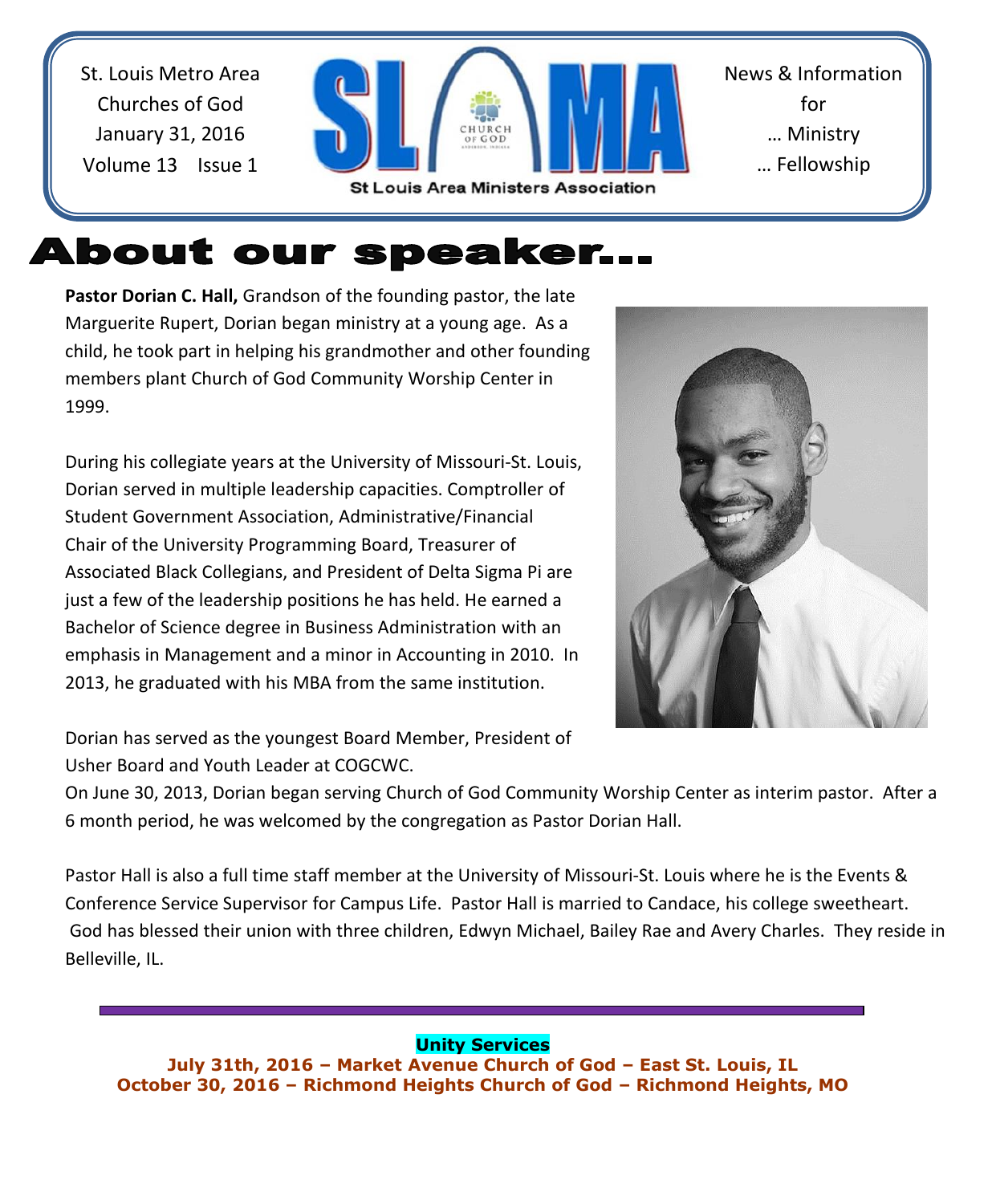Go to nacog.com for more details on National Association events.

### 2016 Mid-Year Leadership Conference

March 1-3, 2016 Myrtle Beach, South Carolina "Serving God's Purpose Through Generations"





**Embassy Suites Myrtle Beach** 9800 Queensway Boulevard Myrtle Beach, SC 29572 Phone: (843) 449-0006



Associate Professor of Homiletics Asbury **Theological Seminary** Orlando, Florida **Rev. Robert L. Toliver** 

Pastor Brownsville Community Church of God Summerville, South Carolina



Rev. Dr. E. Raymond Chin **Senior Pastor** Covenant Faith Church of God (formerly Emerald Avenue Church of God) Chicago, Illinois





The NIYC will take place in Northern Kentucky in the city of Covington, KY which shares a border with Cincinnati, OH. The Cincinnati/Northern Kentucky International Airport (CVG) is the most convenient way to arrive by air. Register now to lock in the current rate at niyc.org/2016.

#### **Speakers**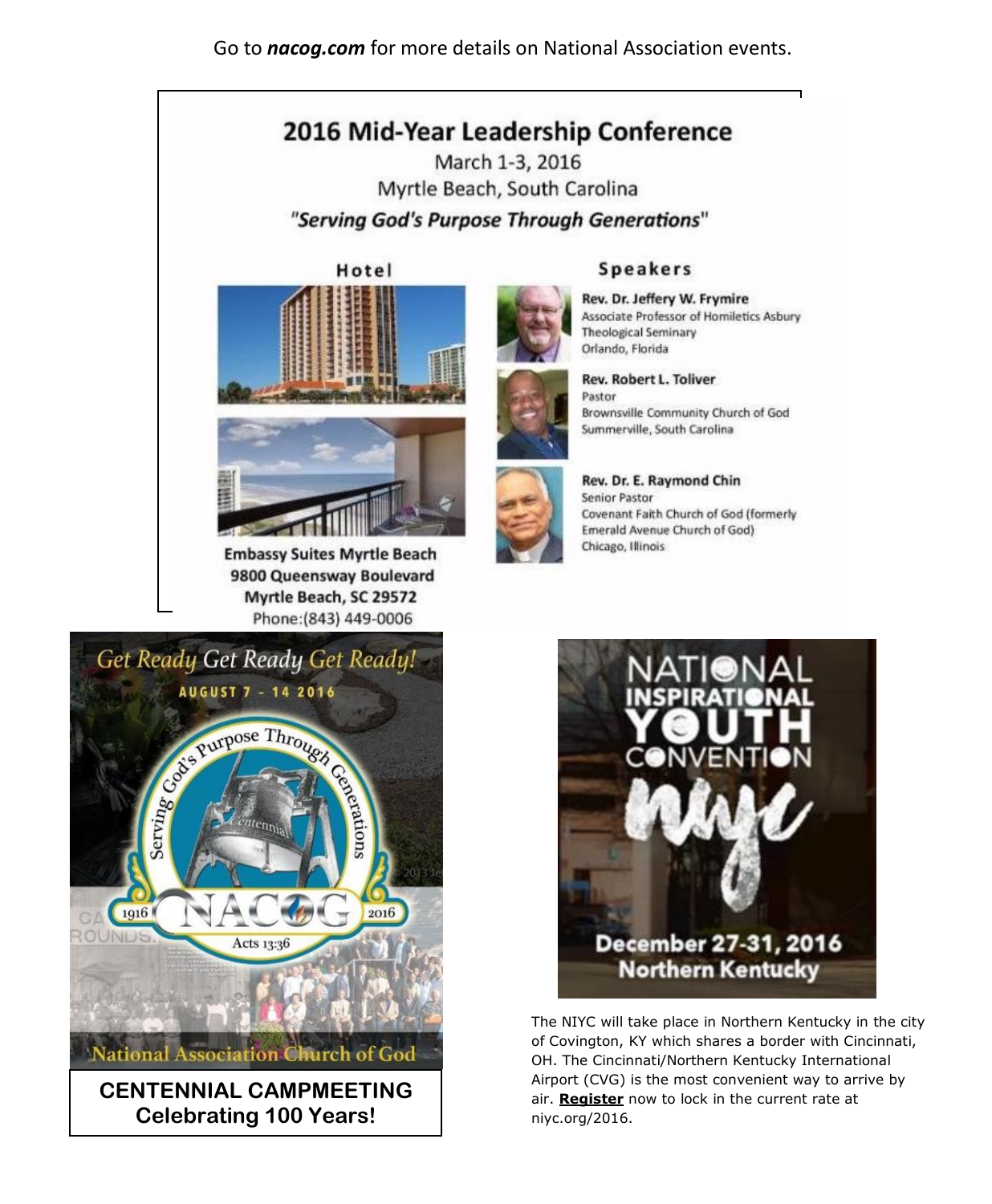

Planning meetings for area youth events are held every fourth Monday of the month at 7:00pm via video conference.

You may contact Min. Brian Burton via email at [bmbbmb314@yahoo.com](mailto:bmbbmb314@yahoo.com) to be included on the distribution for the video conference invitation.

We're asking for all youth, youth leaders and/or representatives from each church to participate.





#### **PASTOR'S PRAYER FELLOWSHIP.**

We are calling all Pastors to come out, fellowship, discuss issues and pray on one accord during our time together. The meetings are typically held on a Tuesday. The time (AM or PM) is at the discretion of the host pastor. The next Pastor's fellowship prayer meeting

> will be held on **Tuesday, March 8, 2016 a**t **9:00am** at the following location:

> **First Church of God – Madison, IL**  1027 Bissell Ave Madison, IL 63138 618-877-0525 Host: Pastor Jeannette Cochran

**\* Please Note:** Be sure to check the schedule and watch for updates as the schedule and frequency of these meetings have changed for 2016.

### **2016 EVENTS**

March 1-3 NACOG Mid-Year conference –Myrtle Beach, S.C. Mar 12 MYLI/GROW Conference – Doniphan, MO April 21-22 – General Assembly New Cote Brilliante COG – STL, MO April 29-May 1 MO CWC Convention – Kansas City, MO May 12-15 National Usher's Convention – Romulus, MI June 21-23 Regional Convention– Anderson, IND -Madison Park Church Jul 4-9 Junior I Camp – Camp Sharon (MO) Jul 11-16 Jr. High Camp – Camp Sharon (MO) Jul 18-23 Sr. High Camp – Camp Sharon (MO) Jul 25-30 Jr. II Camp – Camp Sharon (MO) July 28-Aug 3 Northern District Camp meeting – Camp Pierce (MO) Aug 4 – 10 Southwest District Camp meeting – Mountain Grove (MO) Aug 7-14 NACOG Centennial Celebration– W. Middlesex, PA August 27 Unity Picnic 9:00am -4:00pm Tiemeyer Park Sep 1 – Leadership Focus – Fall Semester (MO) Sep 16-17 Churchmen Retreat – Camp Sharon (MO) Sep 30- Oct 2 – MO CWC Prayer Retreat – Camp Sharon (MO) Nov 18 -20 MO Youth Fellowship Nov 18-20 IL State Youth Convention (IYSC)